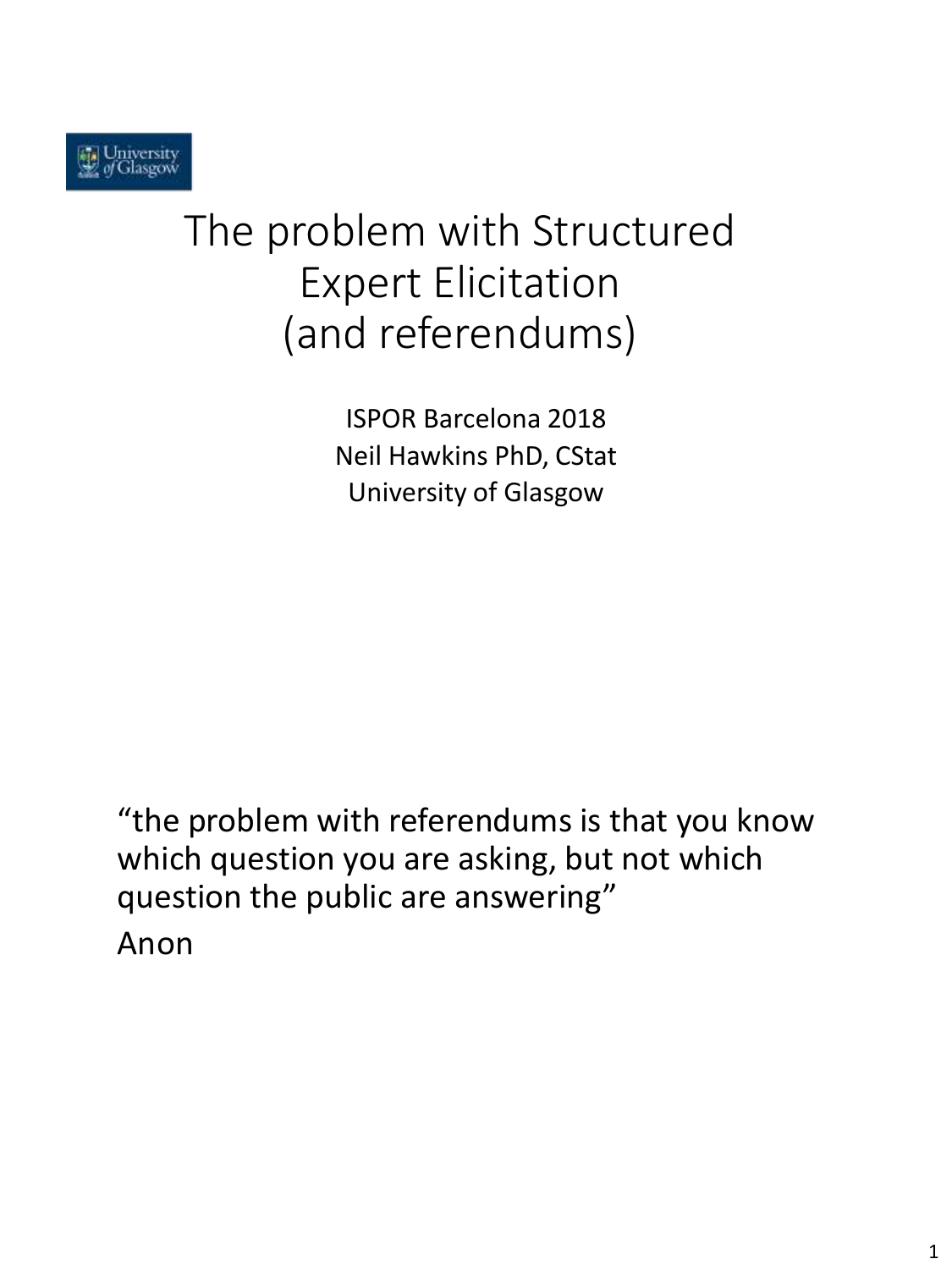# Case study 1: elicitation of economic parameters

Energy Policy 61 (2013) 811-821



### An expert elicitation of climate, energy and economic uncertainties<sup>\*</sup>

#### Will Usher\*, Neil Strachan

parameters

UCL Energy Institute, University College London, Central House, 14 Upper Waburn Place, London WCTH 0NN, United Kingdom

**HIGHLIGHTS** 

. We conduct an expert elicitation of 25 UK energy experts from academia, industry and government.

- . We obtained expert beliefs for six national and international drivers of energy demand.
- . A linear pool of expert beliefs on oil price in 2030 is insensitive to correlation between the experts.

· Experts agree on dependence structure of energy uncertainties, but individual assessments of future values exhibit variation.

## Uncertain parameters

#### **Table 1**

Selected uncertain parameters.

| <b>Key input</b>                                                                                                                                                                                                                                                                                                                                                | <b>Units</b>                                                                                                      |
|-----------------------------------------------------------------------------------------------------------------------------------------------------------------------------------------------------------------------------------------------------------------------------------------------------------------------------------------------------------------|-------------------------------------------------------------------------------------------------------------------|
| UK population in $2030^a$<br>Average annual change in UK GDP 2010-2030 <sup>b</sup><br>International GHG price in 2030 <sup>c</sup><br>Long-term oil price in 2030 <sup>c</sup><br>Average levelised cost of UK low carbon electricity system in 2030 <sup>b</sup><br>Average main room temperature during heating season in UK domestic dwellings <sup>a</sup> | Million<br>Average annual % change<br>$(2010)$ \$/tCO <sub>2</sub> e<br>$(2010)$ \$/barrel<br>(2010) US cents/kWh |

<sup>a</sup> National parameter.

<sup>b</sup> National parameter, but indicative of international situation.

<sup>c</sup> International parameter.

CrossMark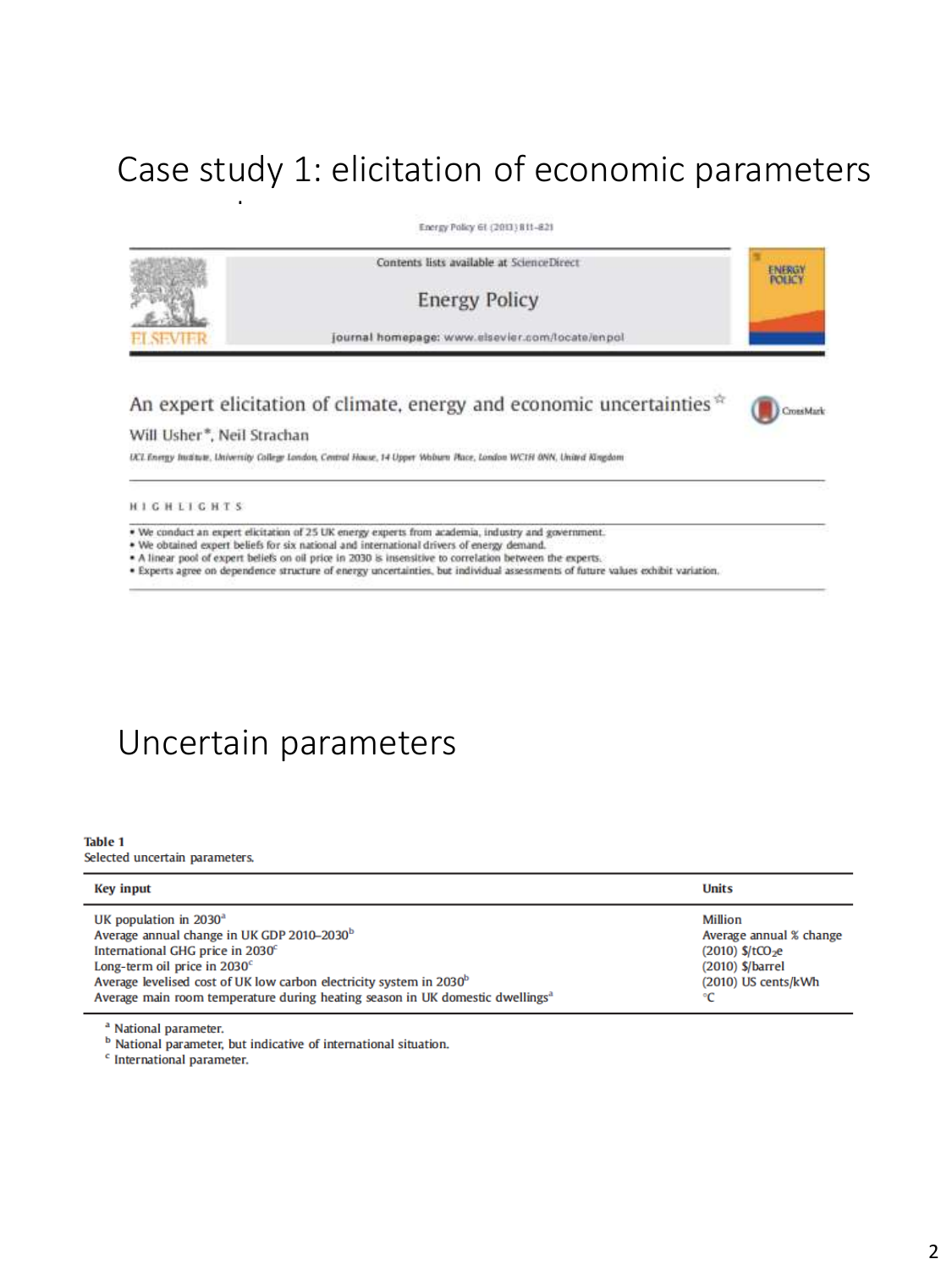## Methods of Elicitation

Experts were asked to estimate:

- Lowest plausible value
- Highest plausible value
- Median value
- Quartiles

### Sources of expert knowledge

### **Table 3**

Data sources used by experts during elicitation.

| ID | Affiliation | Pop              | GDP         | GHG              |
|----|-------------|------------------|-------------|------------------|
| 1  | Acad.       |                  | т           |                  |
| 2  | Acad.       | <b>IHM</b>       |             | T, IHM           |
| 3  | Ind.        | UN               | IHM         |                  |
| 4  | Ind.        | А                | <b>OBS</b>  | CPF              |
| 5  | Ind.        |                  |             | <b>Scenarios</b> |
| 6  | Acad.       | <b>ONS, SRES</b> | <b>SRES</b> | IHM              |

A - anecdotal evidence, Carb - CARB heat project, CE - Cambridge econom (Department of Energy and Climate Change, 2010), E - empirical data, EIA -Department, GOD - Sorrell et al. (2010), IEA - international energy agency, II climate change, MM - Mott MacDonald (2010), NG - national grid, NR - no national statistics, OPP - office of population projections, PB - PB power, S (2010), UN - United Nations (population projections), WB - World Bank.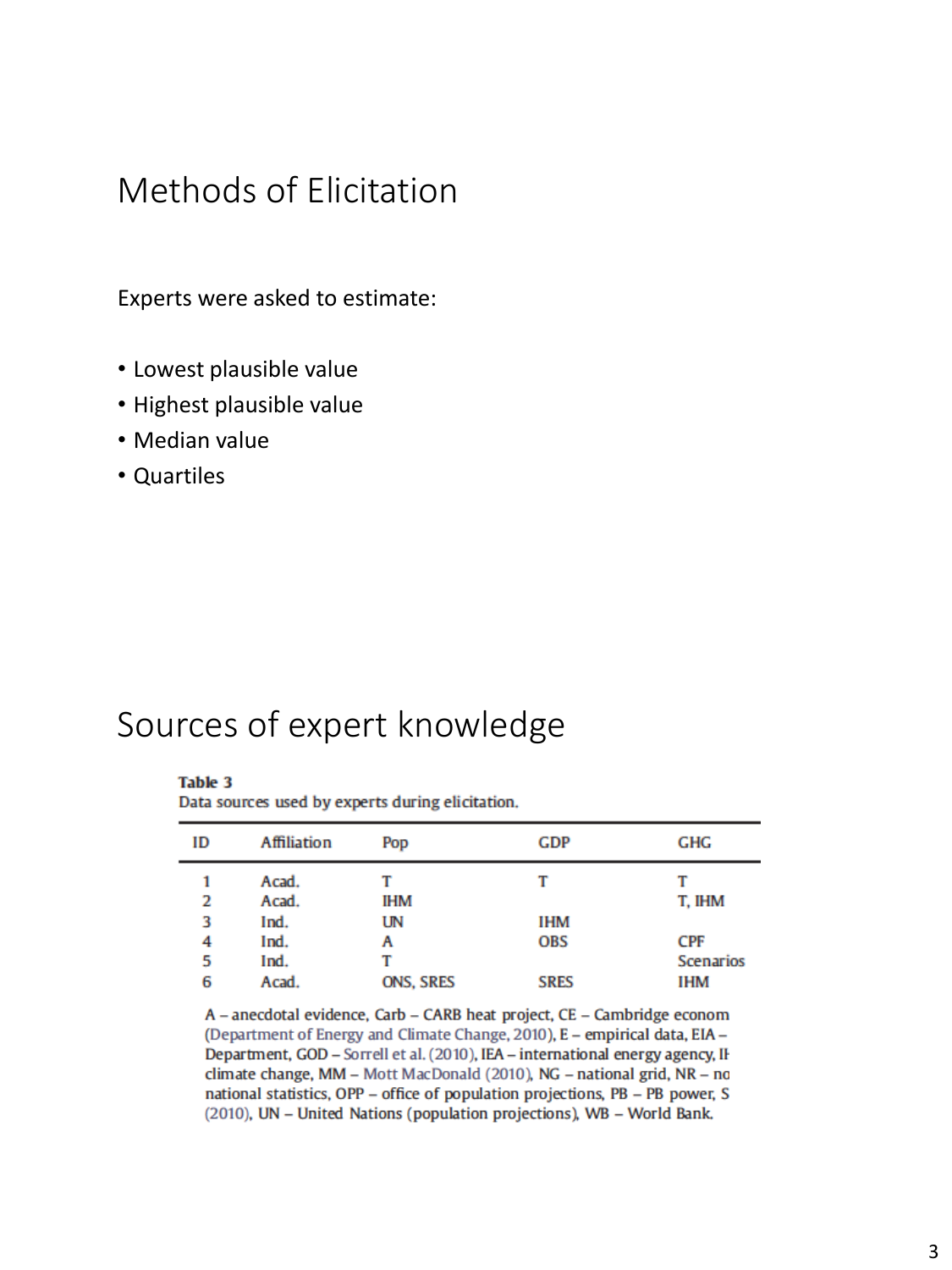Calibration question

# What is the length of the underground network in Km?

Ans: 301.2 km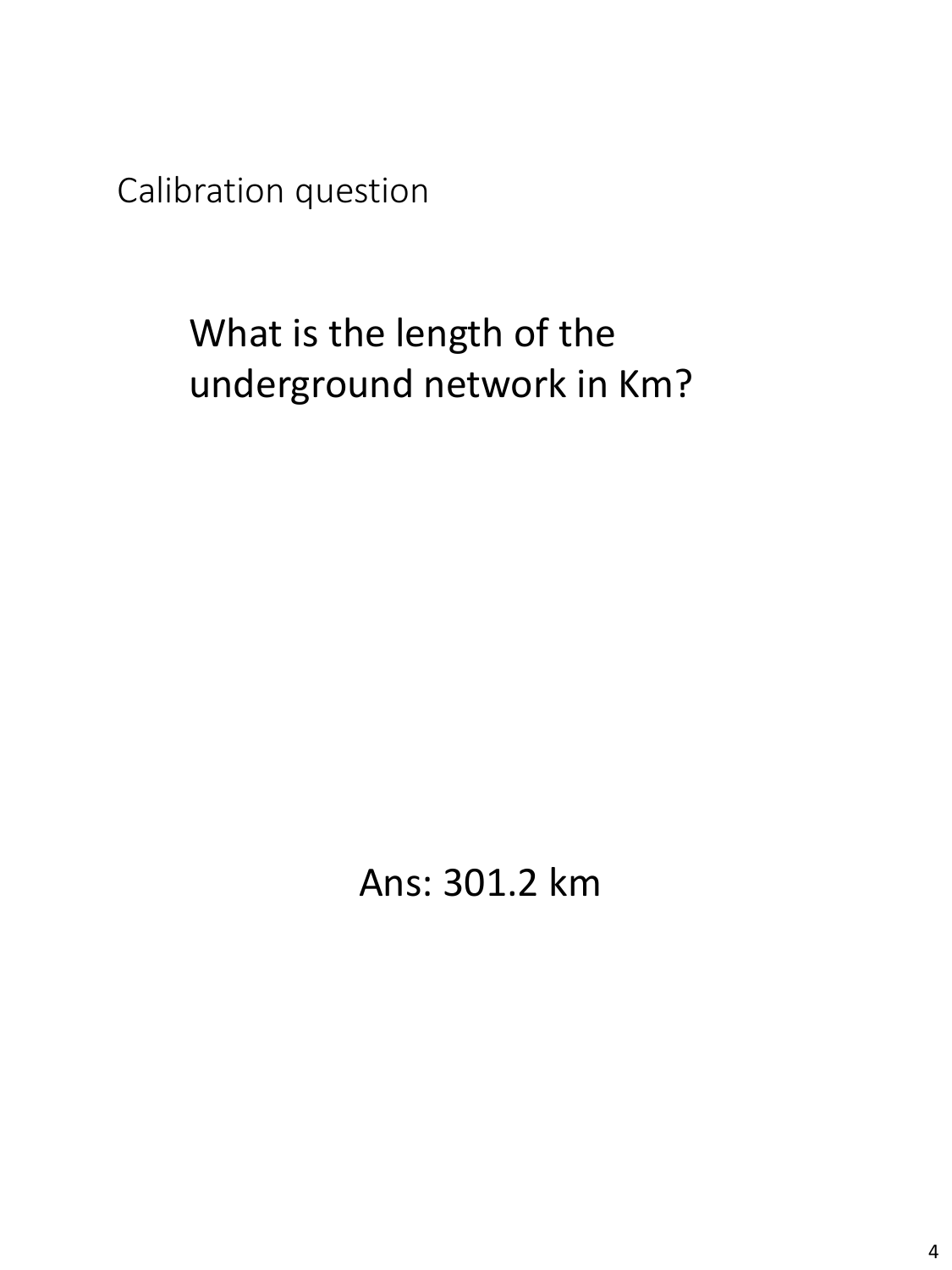## Experts estimates were weighted

According to:

- Judgement of probabilities
- Selection of data sources
- Both

### Results





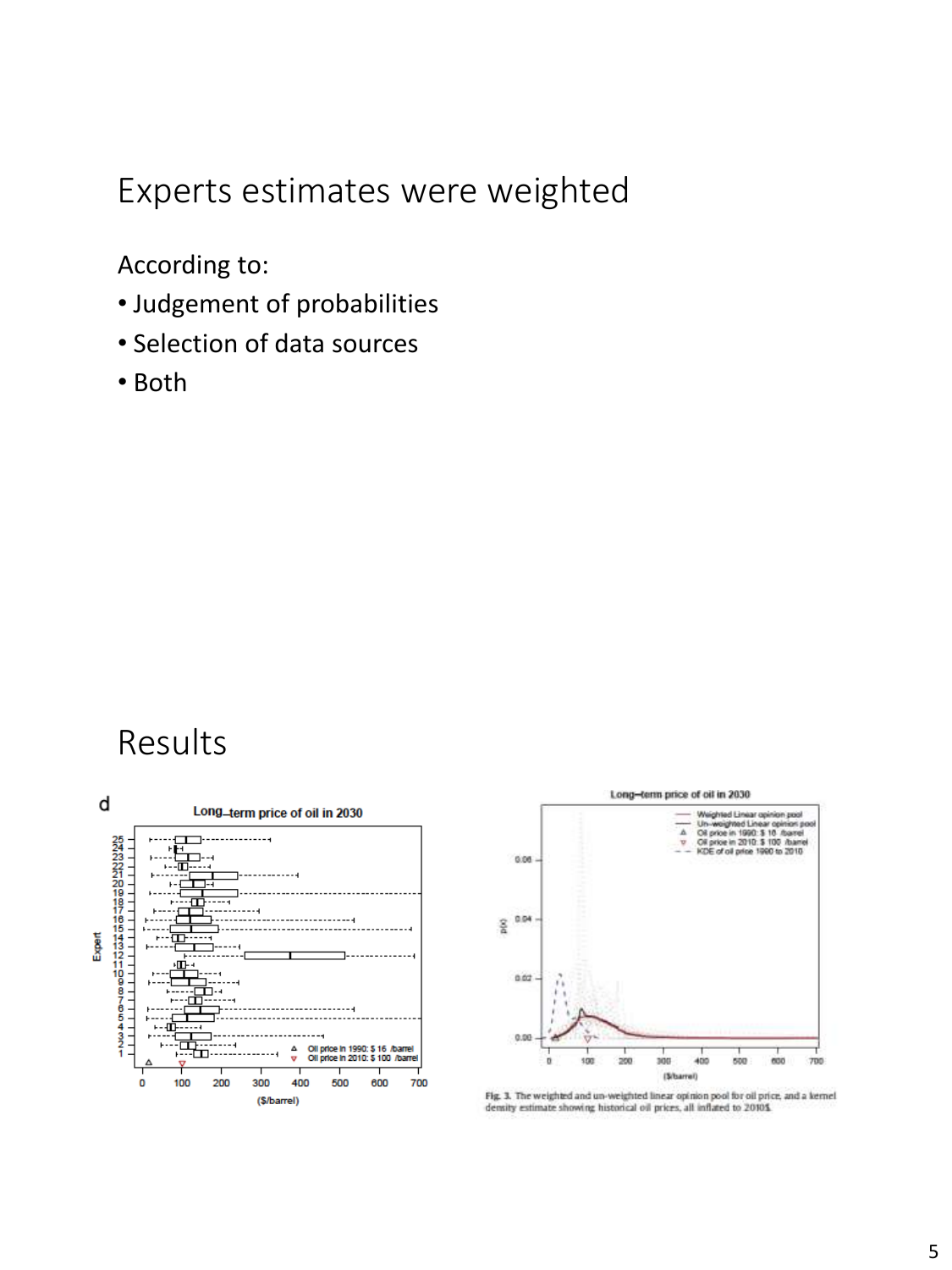# Case study 2: elicitation for missing outcomes

Article

Development of a practical approach to expert elicitation for randomised controlled trials with missing health outcomes: Application to the **IMPROVE trial** 

**CLINICAL TRIALS** 

Clinical Trials<br>2017, Vol. 14(4) 357-367  $\frac{1}{20}$  The Author(s) 2017 its and permi agenuh co uk/inumalsPermissions ray DOI: 10.1177/1740774517711442 journals.sagepub.com/home/ctj **SSAGE** 

Alexina J Mason<sup>1</sup>, Manuel Gomes<sup>1</sup>, Richard Grieve<sup>1</sup>, Pinar Ulug<sup>2</sup>, Janet T Powell<sup>2</sup> and James Carpenter<sup>3</sup>

# Values elicited for patients who did not receive questionnaire

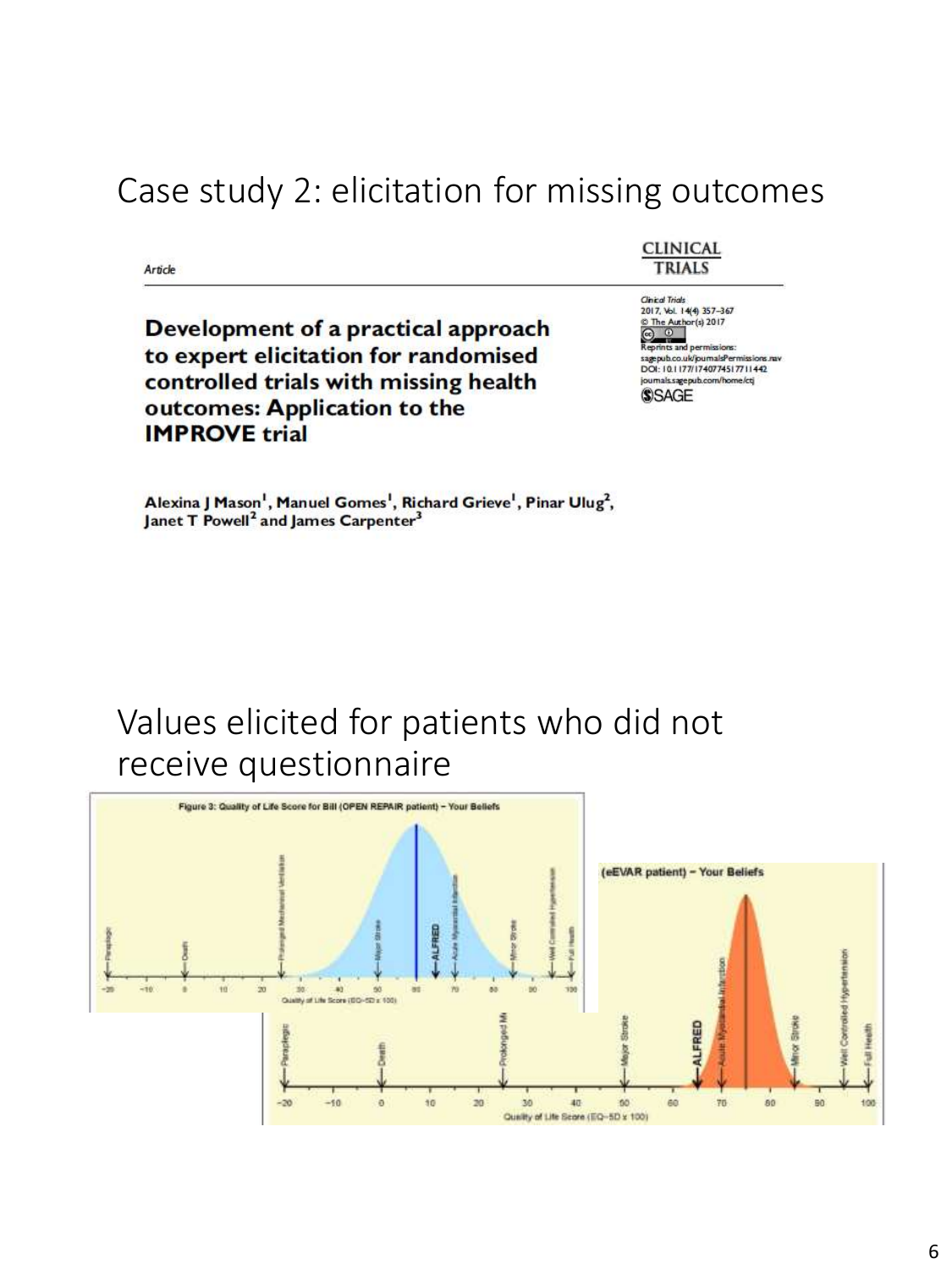# Results of elicitation



# Daniel F Heitjan: Commentary on Mason et al.

- 1. Do the experts understand the questions?
- 2. Why do doctors and nurses give different answers? "Nurses assigned modestly elevated scores to missing subjects in the open repair arm, the doctors believed that missing patients would have much lower scores than observed."
- 3. How much shall we credit individual priors? Sceptics vs. optimists
- 4. Was the sample of experts adequate?

26 experts are the responding subset of an original 46 whose priors the authors solicited.

5. Were the priors correct? Was other relevant evidence considered, e.g. subsequent survival

1. Heitjan DF. Commentary on Mason et al. Clin Trials. 2017;14(4):368–9.

7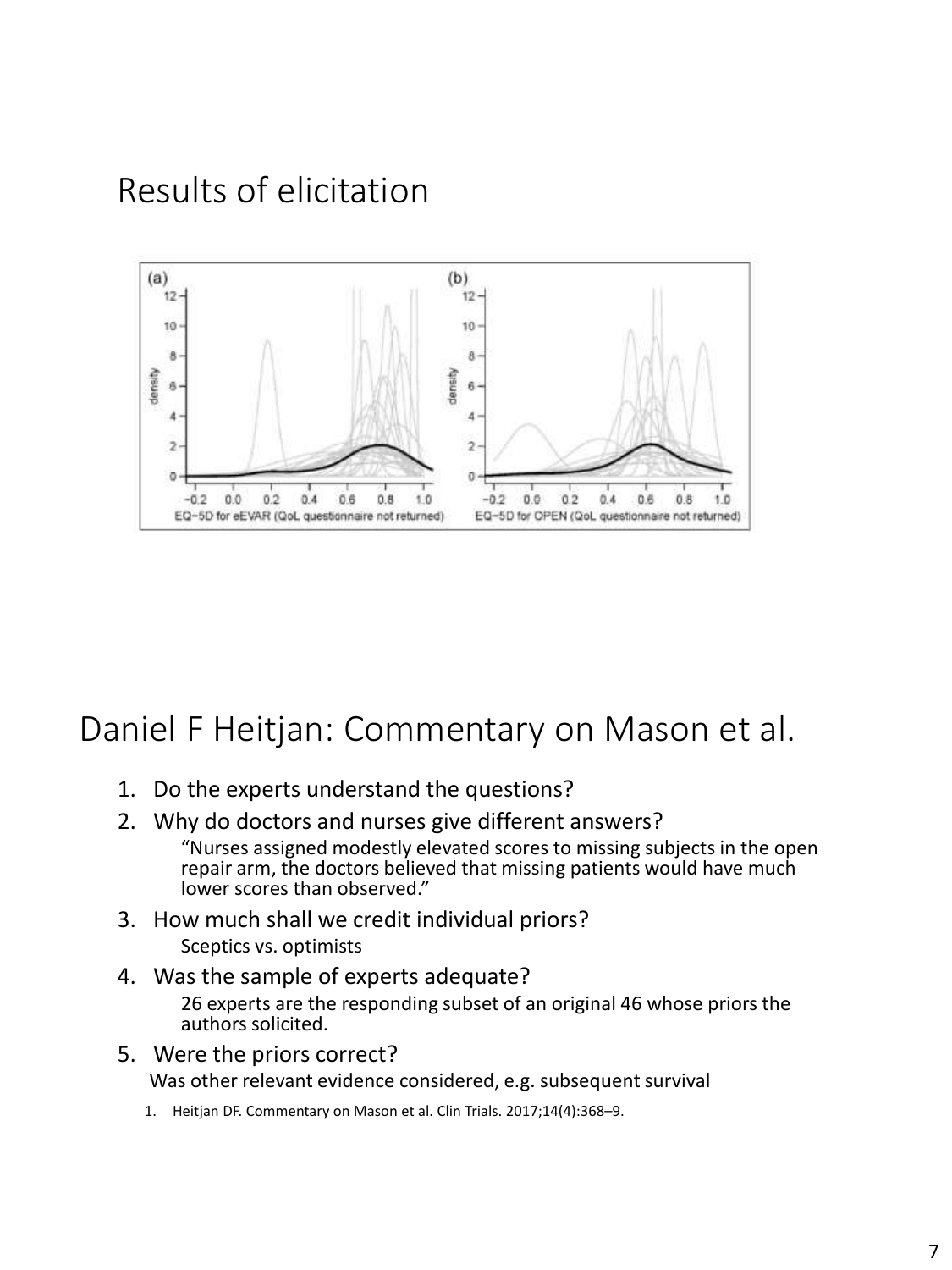# Mason et al: Rejoinder

Experts readily come to a view about the relative benefits of the intervention. In doing so they incorporate (often implicitly) an opinion about the missing data… we believe it is useful to capture and quantify these views

- 1. We do not accept that it follows that because experts' views differ markedly they did not understand the question. More likely, it represents markedly different, but quite strong, opinions.
- 2. Doctors and nurses have different perspectives. Thus, the finding that they give somewhat different answers could reflect alternative viewpoints and training.
- 3. Our anecdotal experience is that 'true believers' tend to be forthright and assertive. In our approach, their view (and that of the 'sceptic') is diluted, as it is combined with 'mainstream' views prior to analysis
- 1. Mason AJ, Gomes M, Grieve R, Carpenter J. Rejoinder. Clin Trials J Soc Clin Trials [Internet]. 2017;14(4):370–1. Available from: http://journals.sagepub.com/doi/10.1177/1740774517711444

# Daniel F Heitjan: Summary

- Better role for experts in a situation like this is to suggest what types of data can shed light on the missing information
- If the experts know something that we don't know, let us gather and process that information in a systematic way … If the experts do not know something that we don't know, then what do we gain by asking their opinions?